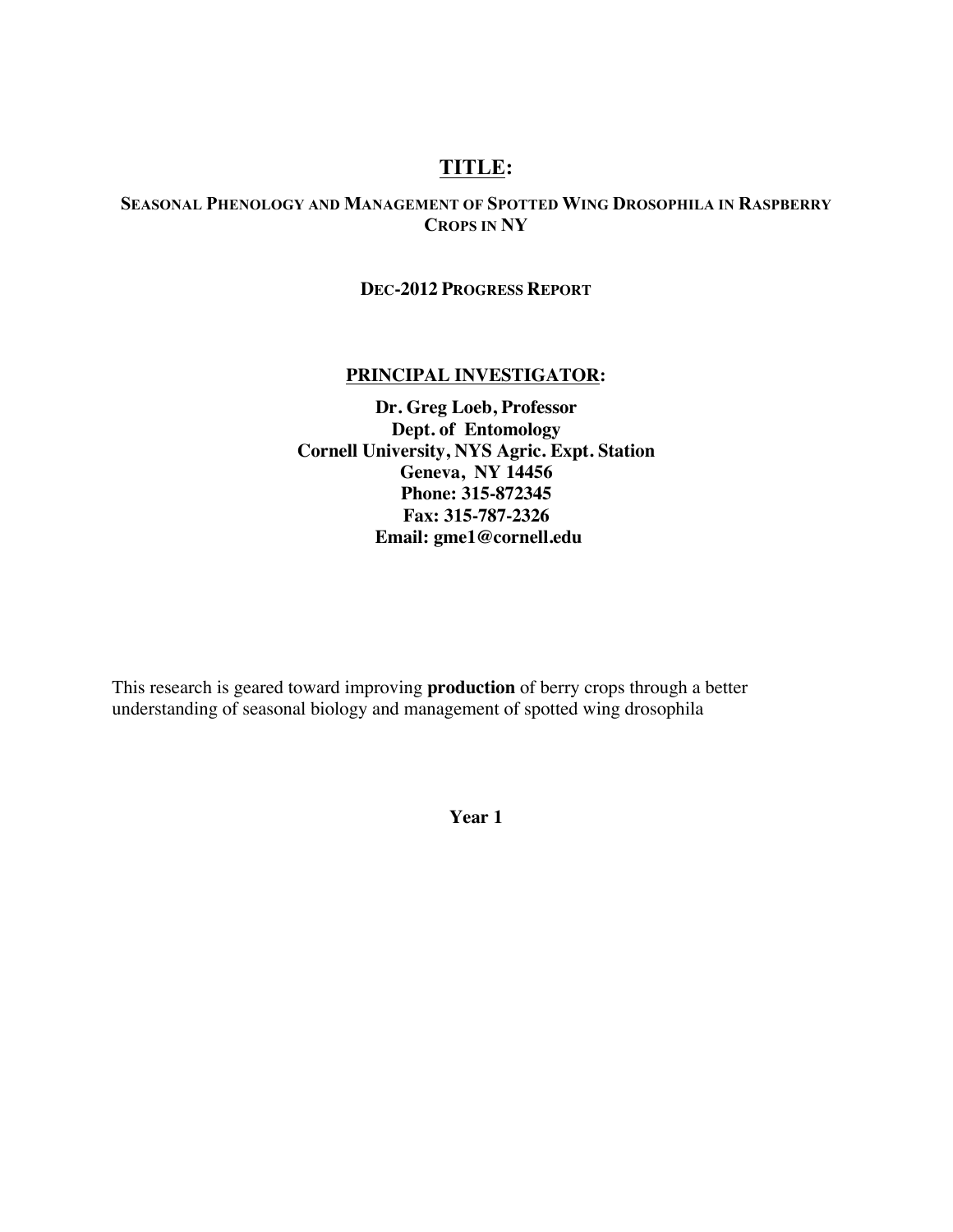## **RATIONALE AND BACKGROUND:**

Spotted wing drosophila (SWD) represents a serious challenge for fruit growers in the Northeast and elsewhere (Walsh et al. 2010, Lee et al. 2011a). Unlike other fruit flies, this species has the capacity to lay its eggs in ripe, marketable, soft-skinned fruit. Later maturing berries, such as blueberries, fall raspberries and day-neutral strawberries, appear to be especially vulnerable, although stone fruit, such as peaches and sweet cherries, and grapes are potentially also at risk (Lee et al. 2011b). SWD first appeared in California in 2008 and has been rapidly expanding its distribution ever since. SWD was first observed in the Northeastern region in 2010 but became widespread during the 2011 field season with confirmed populations in NJ, RI, CT, PA, MA, NY, ME, NH and VT (Hauser 2011, Lee et al. 2011a). Serious economic losses were reported in fall raspberries where growers prematurely ended the harvest season due to infested fruit. In order to keep fruit clean and marketable, growers have resorted to treating raspberry plantings twice per week with insecticides. This level of emphasis on chemical management will hasten the development of resistance in SWD to insecticides, will have negative impacts on beneficial insects and the environment, and will increase the risk of worker and consumer exposure to insecticides.

Our knowledge of the biology and phenology of SWD is limited, especially in the eastern US. Based on initial research in the Western US, Michigan, and North Carolina, SWD appears to overwinter as adult flies in sheltered areas, probably at relatively low numbers. Traps baited with attractant lures, such as apple cider vinegar, typically do not capture adult flies until later in the summer (July), thereafter increasing in numbers well into the fall. Hence, mid- and lateseason maturing fruits are most vulnerable to damage. It is unclear why flies are not detected earlier in the season, though it may be that their populations are below detection thresholds for the traps and lures being used. SWD also has been reared from a number of wild hosts such as wild cherry and wild blueberry.

As indicated above, controlling SWD is problematic. As internal feeders, immature life stages are well protected within fruit from pesticides. Adult flies appear fairly susceptible to a number of insecticides (Bruck et al. 2011). However, the flies continually emerge or immigrate into a planting therefore requiring repeated applications (weekly or biweekly) through the harvest period to maintain clean fruit. In addition to the economic costs of these insecticide applications, many of the compounds are detrimental to beneficial insects.

Since SWD has only recently invaded the Northeast, there is a need to gather data on pest phenology over the season, which crops appear to be the most negatively affected, and begin assessing efficacy of insecticides. This two year project was initiated to address these deficiencies.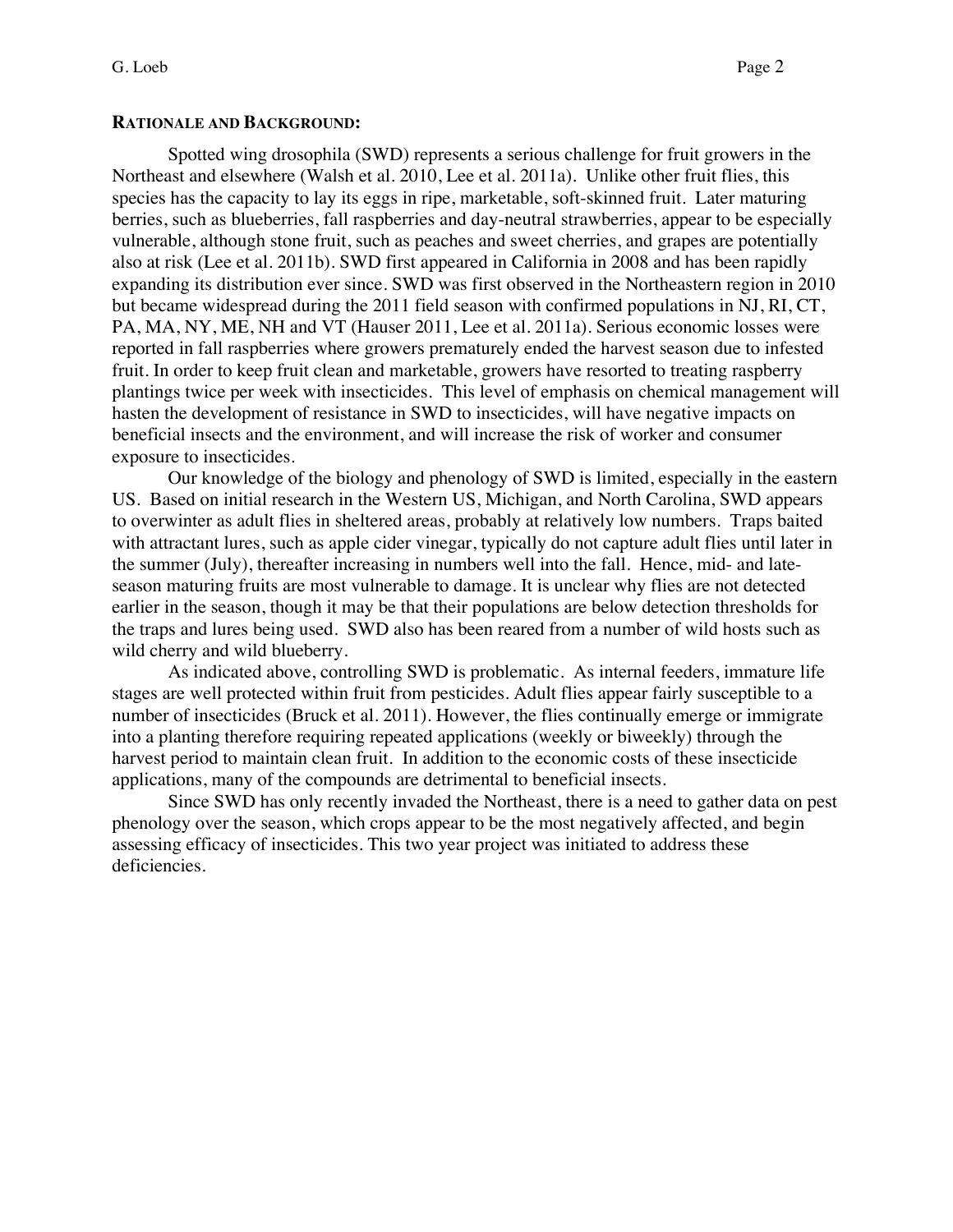## **OBJECTIVES:**

- **1. Assess abundance of adults and larvae in multiple berry crops through the growing season.**
- **2. Efficacy of labeled and unregistered insecticides against SWD in raspberry.**

# **PROCEDURES BY OBJECTIVE:**

# **Objective 1. Assess abundance of adults and larvae in multiple berry crops through the growing season.**

Six farms with raspberries were included in this survey of phenology and damage of SWD. Most farms also included other fruit crops such as strawberries, blueberries, blackberries, sweet cherries, apples and peaches. Adult SWD were monitored using standardized deli cup traps baited with apple cider vinegar (ACV). Ripe, marketable fruit samples were used to rear larvae to the adult stage to determine species. Traps were placed at the edge and interior of each crop as well as at the edge of nearby woods starting the week of 21-May, and checked approximately once per week. Adult fruit flies were separated into male SWD, female SWD, and other *Drosophila* species. Grower cooperators were kept updated on the SWD status of their farms. Information and SWD status by county was also disseminated through various grower organizations and information channels.

# **Objective 2. Efficacy of labeled and unregistered insecticides against SWD in raspberry.**

A primocane raspberry planting (cultivar  $=$  Caroline) was established during the 2012 growing season for the purpose of testing the efficacy insecticides against SWD during the 2013 season. Five 125' rows were established, providing sufficient row spacing for about ten different treatments in 2013.

## **RESULTS BY OBJECTIVE:**

**Objective 1:** The seasonal occurrence of SWD in adult traps followed a similar pattern as had been observed in other growing regions following detection in the previous season. First capture occurred the week of 2-Jul (Figure 1). The population quickly grew as the season progressed, reaching relatively abundant numbers the week of 20-Aug. Occurrence of SWD was similar throughout the season in traps located in either crop edge or interior. Traps located in wooded perimeters of farms consistently captured more flies than traps located within farm plantings. The SWD population started to increase for the second half of the summer raspberry season. High numbers of SWD were detected throughout the fall raspberry season.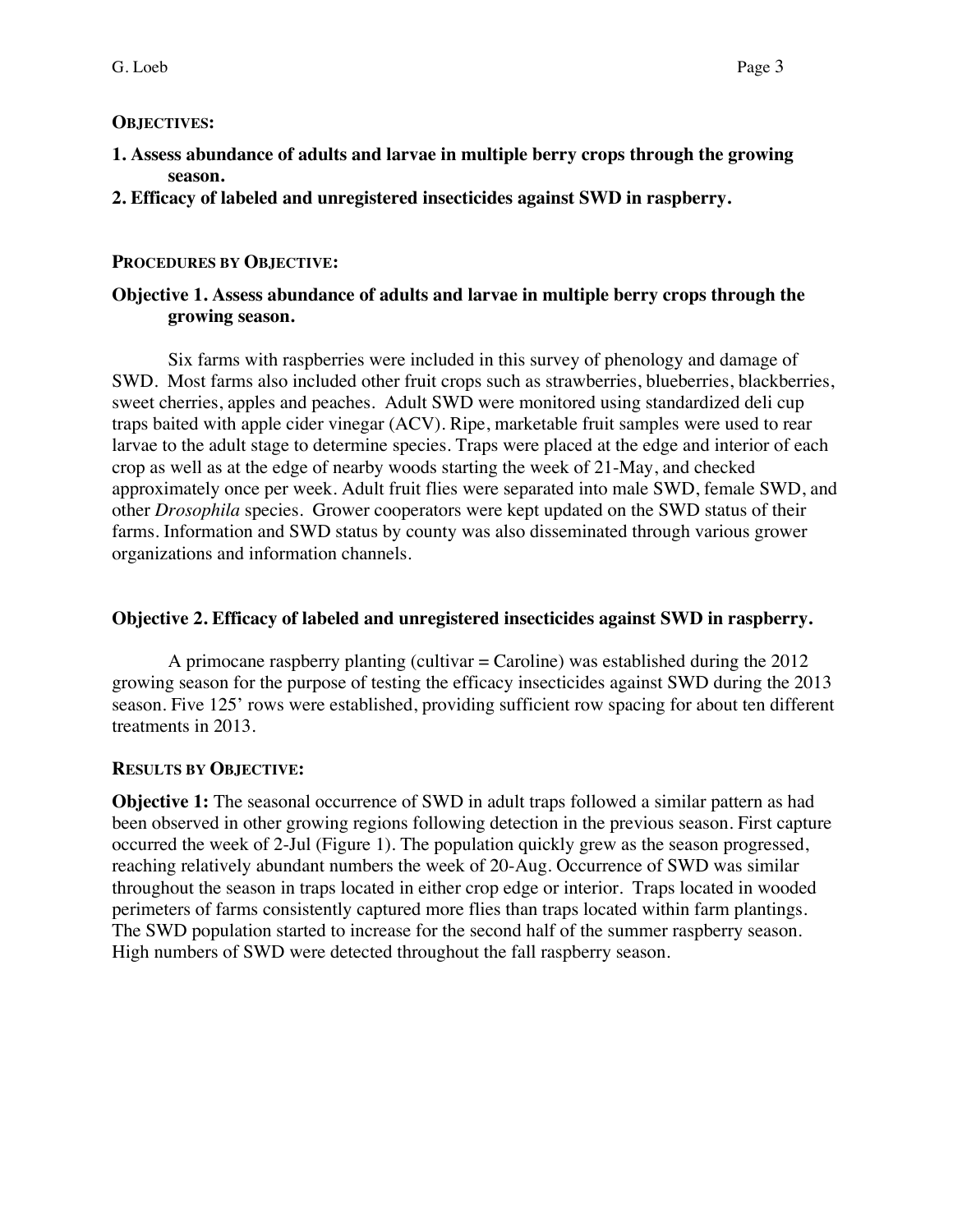

**Figure 1. Mean total SWD captured in various fruit crop (combined for this figure) edges and interiors, and from wooded farm perimeters, from six Finger Lakes farms, throughout the 2012 growing season. Standard ACV deli-cup traps were used and checked weekly.**

Proportion of SWD in ACV traps, in relation to other fruit flies captured, peaked around 20-Aug and stayed relatively consistent for the remainder of the season (Figure 2). Ripe fruit samples that were collected and held under insectary conditions provided some indication of the ability of various fruit crops to support development of SWD (Table 1). Rearing results should be interpreted keeping in mind factors related to the population dynamics of the SWD in relation to the fruiting season of the various crops.

**Figure 2. Mean proportion of Adult SWD captured from all ACV traps. Seventy-nine traps were located on 7 different farms, in various crops in the Finger Lakes Region, NY.**

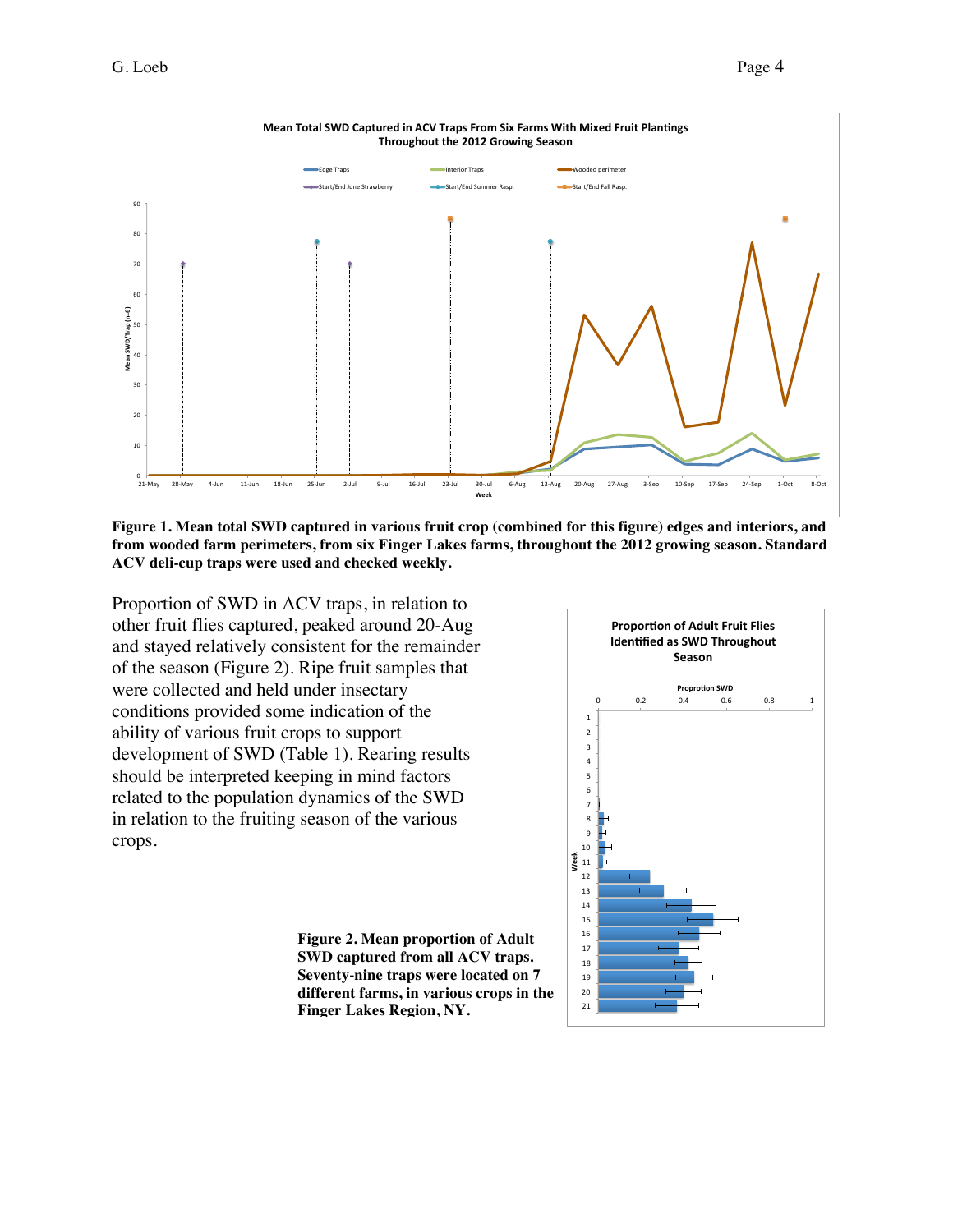| Host                             | n  | Mean-          | Mean-other        | Mean-           |
|----------------------------------|----|----------------|-------------------|-----------------|
|                                  |    | SWD/Sample     | Drosophila/sample | proportion SWD  |
| JuneStrawberry                   | 33 | $0.0 \pm 0$    | $4.0 \pm 2.5$     |                 |
| <b>Sweet Cherry</b>              | 7  | $0.0 \pm 0$    | $5.0 \pm 5.0$     |                 |
| Blueberry                        | 70 | $18.3 \pm 7.6$ | $4.4 \pm 1.5$     | $0.67 \pm 0.07$ |
| <b>Tunnel Raspberry</b>          | 47 | $3.7 \pm 1.6$  | $19.7 \pm 3.6$    | $0.31 \pm 0.06$ |
| <b>Summer</b><br>Raspberry       | 82 | $11.2 \pm 3.1$ | $5.7 \pm 1.7$     | $0.59 \pm 0.07$ |
| <b>Fall Raspberry</b>            | 45 | $32.5 \pm 6.3$ | $11.1 \pm 3.2$    | $0.67 \pm 0.05$ |
| D-N Strawberry<br>(after 30-Jul) | 35 | $5.3 \pm 1.7$  | $17.8 \pm 5.0$    | $0.32 \pm 0.08$ |
| Peach                            | 18 | $0.3 \pm 0.3$  | $2 \pm 1.0$       | $0.2 \pm 0.2$   |
| Wild                             | 7  | $0.3 \pm 0.28$ | $0.4 \pm 0.4$     | $0.5 \pm 0.5$   |
| Wild-Cherry                      | 1  | $0.0 \pm 0$    | $0.0 \pm 0$       |                 |
| <b>Wild-Sumac Buds</b>           | 1  | $0.0 \pm 0$    | $0.0 \pm 0$       |                 |
| Wild-Dogwood                     | 5  | $3.8 \pm 2.6$  | $0.8 \pm 0.6$     | $0.85 \pm 0.07$ |
| Wild-Honeysuckle                 | 49 | $1.0 \pm 0.7$  | $2.9 \pm 2.1$     | $0.45 \pm 0.21$ |
| Wild-Buckthorn                   | 12 | $9.8 \pm 4.8$  | $1.7 \pm 1.0$     | $0.67 \pm 0.17$ |
| Wild-Riparia                     | 9  | $0.0 \pm 0$    | $0.0 \pm 0$       |                 |

**Table 1. Mean SWD per sample, other Drosophila per sample, and proportion of SWD reared from various possible SWD fruit hosts. Sampled from 7 different farms in the Finger Lakes Region, NY.** 

**Objective 2:** While there were no data from 2012 to report specifically from raspberries, a related insecticide trial in day neutral strawberries was conducted during the time period of the season when fall raspberries would be vulnerable to SWD infestation. Subsamples of marketable strawberry fruit that were examined for fruit fly eggs indicated the degree to which both spinosad (Entrust SC) and bifenthrin (Brigade WSB) reduced occurrences of fruit fly oviposition (Figure 3). In subsamples of marketable fruit that were held in an insectary and flies allowed to develop to adulthood, bifenthrin-treated fruit produced considerably fewer adult flies than spinosad or control treatments (Figure 4). With respect to flies reared from strawberries treated with Entrust + sucrose, there were some anomalies in the data. In particular, numbers were quite low and comparable to Brigade treatments for all dates except one. Hence, we suspect some problems with experimental methods for that time period.



**Figure 3. Mean number of fruit fly eggs per strawberry fruit from plots receiving different insecticide regimens between 5-Sep and 17-Oct at Cornell-NYSAES research farm, Geneva, NY.**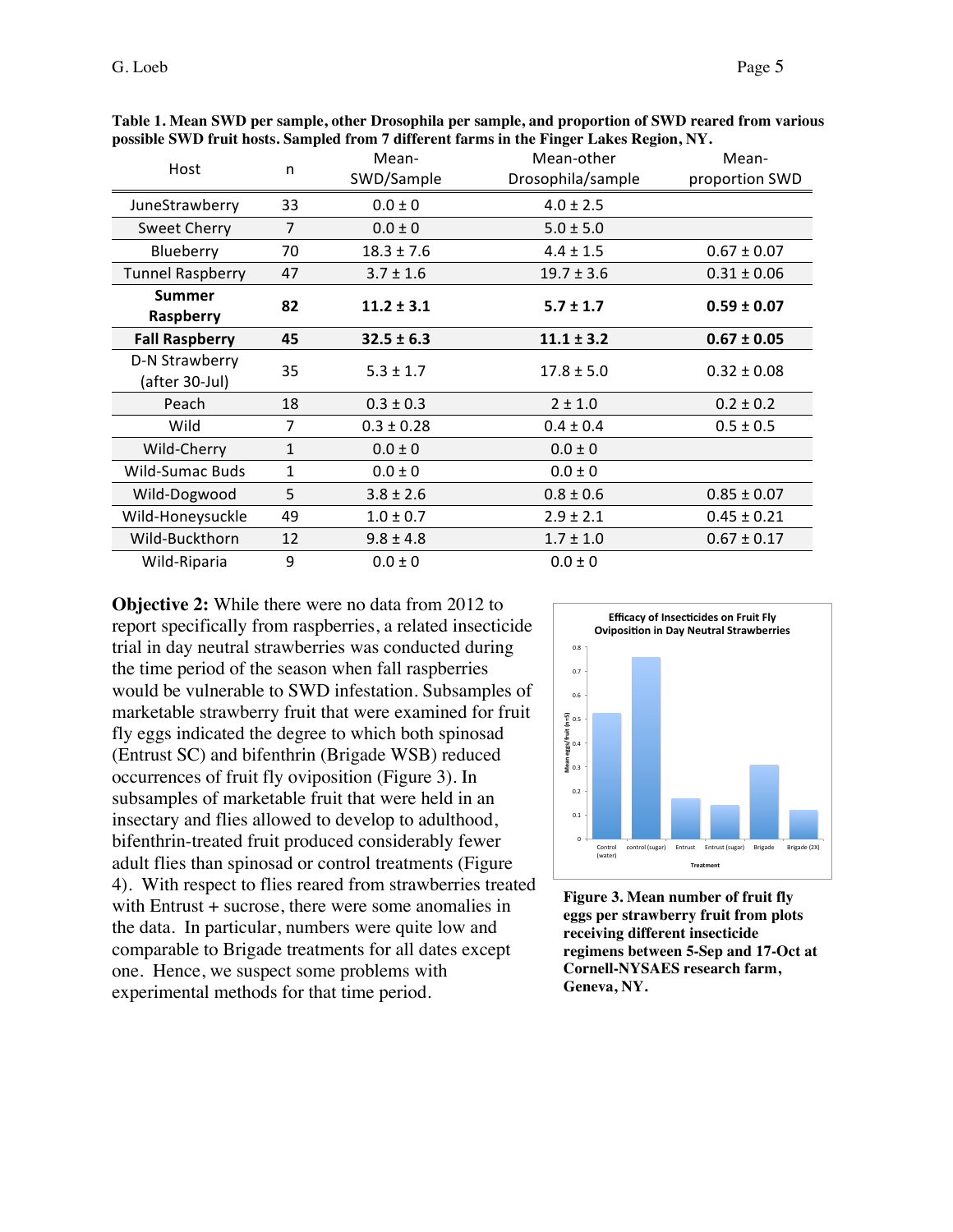#### **DISCUSSION:**

Weekly monitoring of adult SWD and other fruit flies in different fruit crops over the 2012 field season revealed several important patterns. As has been observed elsewhere in the eastern  $\mathbf{U}\mathbf{S}$ becomes abundant in mid-summer into the fall. We **bended to capture more adult SWD in the traps set 5-Sep**  $\frac{1}{2}$  **and 17-Oct at Cornell**along the edge of woods near crops comp**ared to see and farmer in the set of the set of the set of the set of the set of the set of the set of the set of the set of the set of the set of the set of the set of the set of th** the crop themselves. This became very pronounced late in the season indicating a habitat shift on the part of adults, perhaps in search of places to spend the winter. Rearing data indicate fall raspberries and late-maturing blueberries were at high risk and experienced the greatest levels of infestations. Summer raspberries also experienced significant damage, but much of this came after the owners stopped selling the crop. Day-neutral strawberries experienced significant infestations, although to a lesser extent than fall raspberries and blueberries.



At its best, monitoring should provide an early warning of pending fruit infestations such that growers can apply some control measure before fruit is damaged. Our data indicate pretty clearly that ACV-baited traps are not very good in this regard. Typically, we were finding evidence of infested fruit at the same time we were capturing adult flies. We had hypothesized that traps in the woods would collect SWD prior to traps in the crops but this did not appear to be the case using ACV as the attractant. This strongly suggests we need improved lures and/or trap locations to provide more useful information for making decisions.

While insecticide trials in raspberry are not slated until 2013, insecticide trials in 2012 with day-neutral strawberries indicated that the pyrethroid bifenthrin provided reasonably good protection, especially when applied twice per week, although certainly not complete control. Spinosad provided some control, but in terms of infestation data, was not as effective as bifenthrin. Adding a feeding stimulant to the spinosad may have increased efficacy, although our results are not conclusive.

Plans for the 2013 field season include a more focused testing of alternative lures for monitoring SWD adults as a way to improve early detection of infestation risk and testing of insecticide efficacy for fall raspberries.